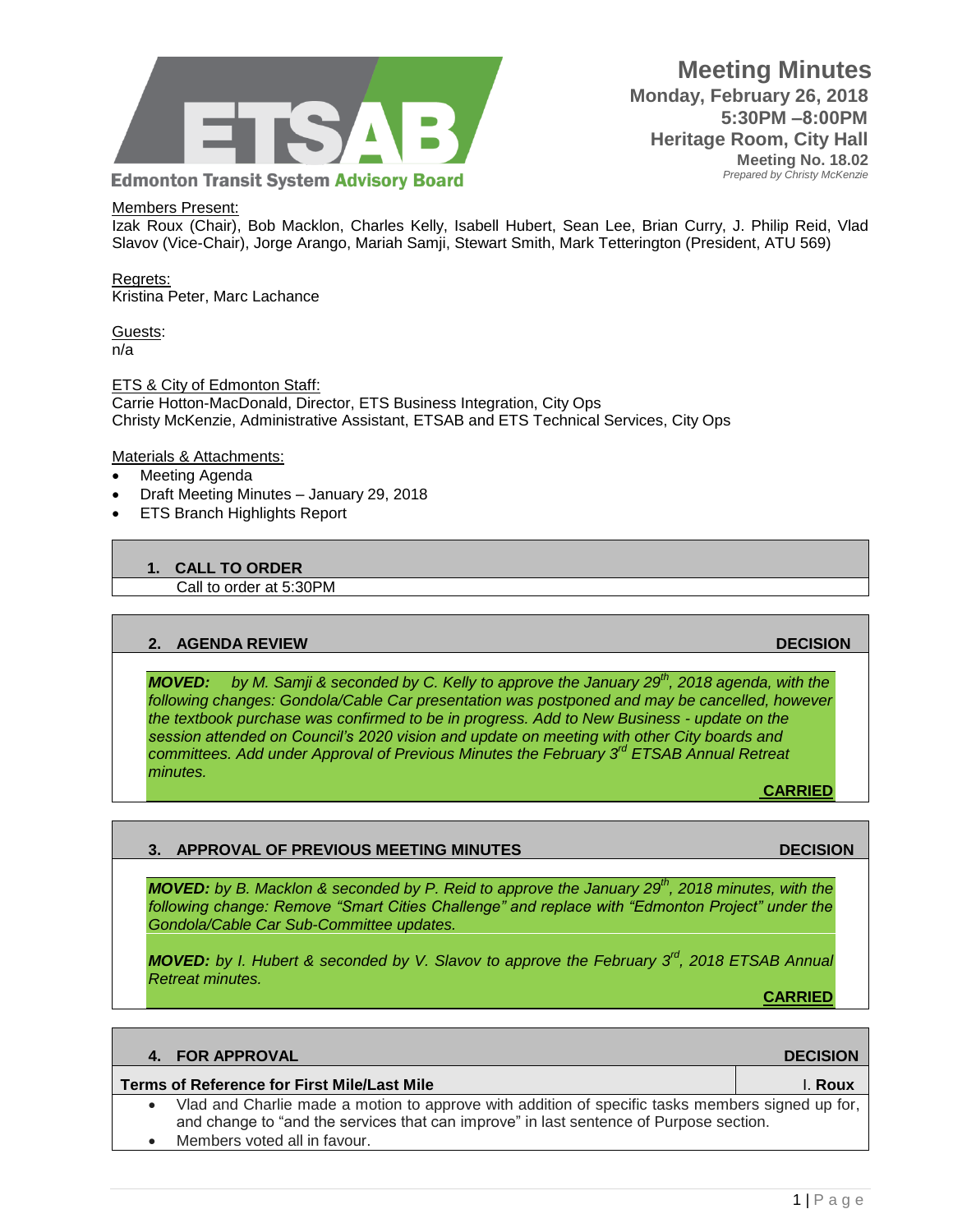| 2018-2019 Work Plan for ETS Advisory Board                            | S. Lee |
|-----------------------------------------------------------------------|--------|
| Charlie and Stewart volunteered to monitor BRT for the upcoming term. |        |

- Members selected work plan activities alignment with City's strategic goals.
- The Board reviewed and discussed the Mission, Values, and Vision. The concept of equality was debated, in "equal and fair", as well as metro-Edmonton versus Edmonton, and the term "strategy" versus "approach or philosophy".
- The Board agreed on the following changes to the Vision and Values:
	- o Change "a transit system, including Light Rail Transit, that accesses all parts of metro-Edmonton" to "an integrated transit system that accesses all parts of metro-Edmonton"
	- o Add "form" to the last vision bullet point: "transit-supportive form and densities"
	- $\circ$  Add "socially" to the first bullet point under values: "fiscally, socially, and environmentally"
- Sean and Mariah made a motion to approve with the above changes. All members voted in favour.

| 5.                                                      | <b>NEW BUSINESS</b>                                                                                                                                                                                                                                                                                                                                                                                                                                                                                                                                                                                                                                                                                                                                                                                                                                                                                                                                                                                                                                                                                                                                                                                    | <b>INFORMATION</b> |
|---------------------------------------------------------|--------------------------------------------------------------------------------------------------------------------------------------------------------------------------------------------------------------------------------------------------------------------------------------------------------------------------------------------------------------------------------------------------------------------------------------------------------------------------------------------------------------------------------------------------------------------------------------------------------------------------------------------------------------------------------------------------------------------------------------------------------------------------------------------------------------------------------------------------------------------------------------------------------------------------------------------------------------------------------------------------------------------------------------------------------------------------------------------------------------------------------------------------------------------------------------------------------|--------------------|
|                                                         | <b>DRAFT Annual Activity Report Status Update</b>                                                                                                                                                                                                                                                                                                                                                                                                                                                                                                                                                                                                                                                                                                                                                                                                                                                                                                                                                                                                                                                                                                                                                      | I. Roux            |
| $\bullet$                                               | The draft annual activity report was provided for member review. Approval will be requested at the<br>March meeting, as the presentation to Council is scheduled for April 17 <sup>th</sup> . The incoming and<br>outgoing Board Chairs will co-present.                                                                                                                                                                                                                                                                                                                                                                                                                                                                                                                                                                                                                                                                                                                                                                                                                                                                                                                                               |                    |
|                                                         | Debrief re: CR_4503 - ETS' Response to ETSAB's Recommendations                                                                                                                                                                                                                                                                                                                                                                                                                                                                                                                                                                                                                                                                                                                                                                                                                                                                                                                                                                                                                                                                                                                                         | I. Roux            |
| $\bullet$<br>$\bullet$<br>$\bullet$                     | The Board reviewed the report presented for information to Urban Planning Committee in February.<br>Related to the first recommendation, Mark Tetterington provided more information on the Operator<br>Continuous Training Program. Regular meetings are held between ATU569 and ETS Workforce<br>Development. At the Thursday, February 22 meeting, it was noted the City of Surrey will be<br>releasing results of a survey soon sent out to operators following a course on dealing with difficult<br>customers. ETS plans to offer a similar course in the near future.<br>The Board discussed the possibility of providing additional clarification on the recommendation<br>related to Station Managers, addressed to Administration, as well as note regarding lack of<br>timelines.<br>Park and Ride was discussed in relation to recommendation five, on expansion of fare inclusion<br>with ticket sales to more special events, similar to current agreement with Edmonton Eskimos.<br>Based on these discussions, a letter to Council will be drafted by Sean for member input and Board<br>approval at the March meeting with comments in response to ETS Administration report CR_4503. |                    |
|                                                         | Bikeshare Alberta - Board Invitation for Letter of Support                                                                                                                                                                                                                                                                                                                                                                                                                                                                                                                                                                                                                                                                                                                                                                                                                                                                                                                                                                                                                                                                                                                                             | V. Slavov          |
|                                                         | Vlad relayed to members that Tim Querengesser (presenter to the Board in January) has invited<br>ETSAB to submit a letter of support for bikeshare in Edmonton to Bikeshare Alberta and to City<br>Council. The Board's decision was to consider sending a letter after completion of their first<br>mile/last mile report to Council.                                                                                                                                                                                                                                                                                                                                                                                                                                                                                                                                                                                                                                                                                                                                                                                                                                                                 |                    |
|                                                         | <b>Update on Council's 2050 Vision Session</b>                                                                                                                                                                                                                                                                                                                                                                                                                                                                                                                                                                                                                                                                                                                                                                                                                                                                                                                                                                                                                                                                                                                                                         | S. Lee             |
|                                                         | City Council is beginning a review of their strategic plan beginning with the vision and goals. This<br>session provided an opportunity for feedback on the draft vision.                                                                                                                                                                                                                                                                                                                                                                                                                                                                                                                                                                                                                                                                                                                                                                                                                                                                                                                                                                                                                              |                    |
| Update on Meeting with other City Boards and Committees |                                                                                                                                                                                                                                                                                                                                                                                                                                                                                                                                                                                                                                                                                                                                                                                                                                                                                                                                                                                                                                                                                                                                                                                                        | V.Slavov/S.Lee     |
|                                                         | The Chairs and Vice Chairs of all City Boards and Committees were invited to meet and discuss<br>activities and processes, as well as opportunities for collaboration. This was the first meeting with<br>about eight representatives in attendance. They plan to meet twice per year going forward. Diversity<br>challenges in recruitment and engagement with other members of the public were topics of<br>discussion, such as website content and design, posting of member email addresses and social<br>media to engage with other members of the public.                                                                                                                                                                                                                                                                                                                                                                                                                                                                                                                                                                                                                                        |                    |
|                                                         |                                                                                                                                                                                                                                                                                                                                                                                                                                                                                                                                                                                                                                                                                                                                                                                                                                                                                                                                                                                                                                                                                                                                                                                                        |                    |

| <b>SUB-COMMITTEE UPDATES</b>                                                                            | <b>INFORMATION</b> |
|---------------------------------------------------------------------------------------------------------|--------------------|
| <b>Transit Innovation</b>                                                                               | <b>I. Hubert</b>   |
| No meeting was held in February, as members attended the Annual Retreat on February 3 <sup>rd</sup> for |                    |